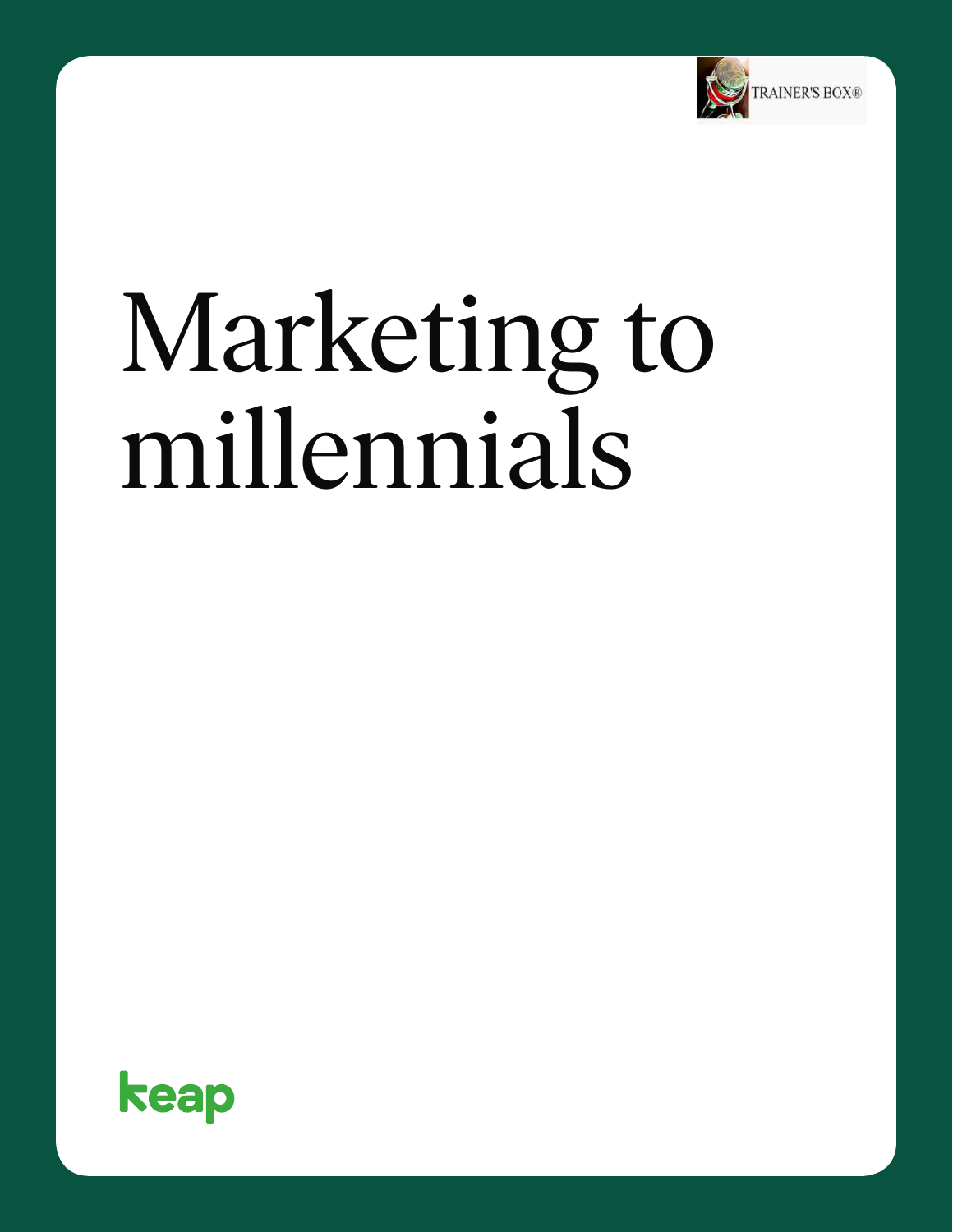# **Table of contents**

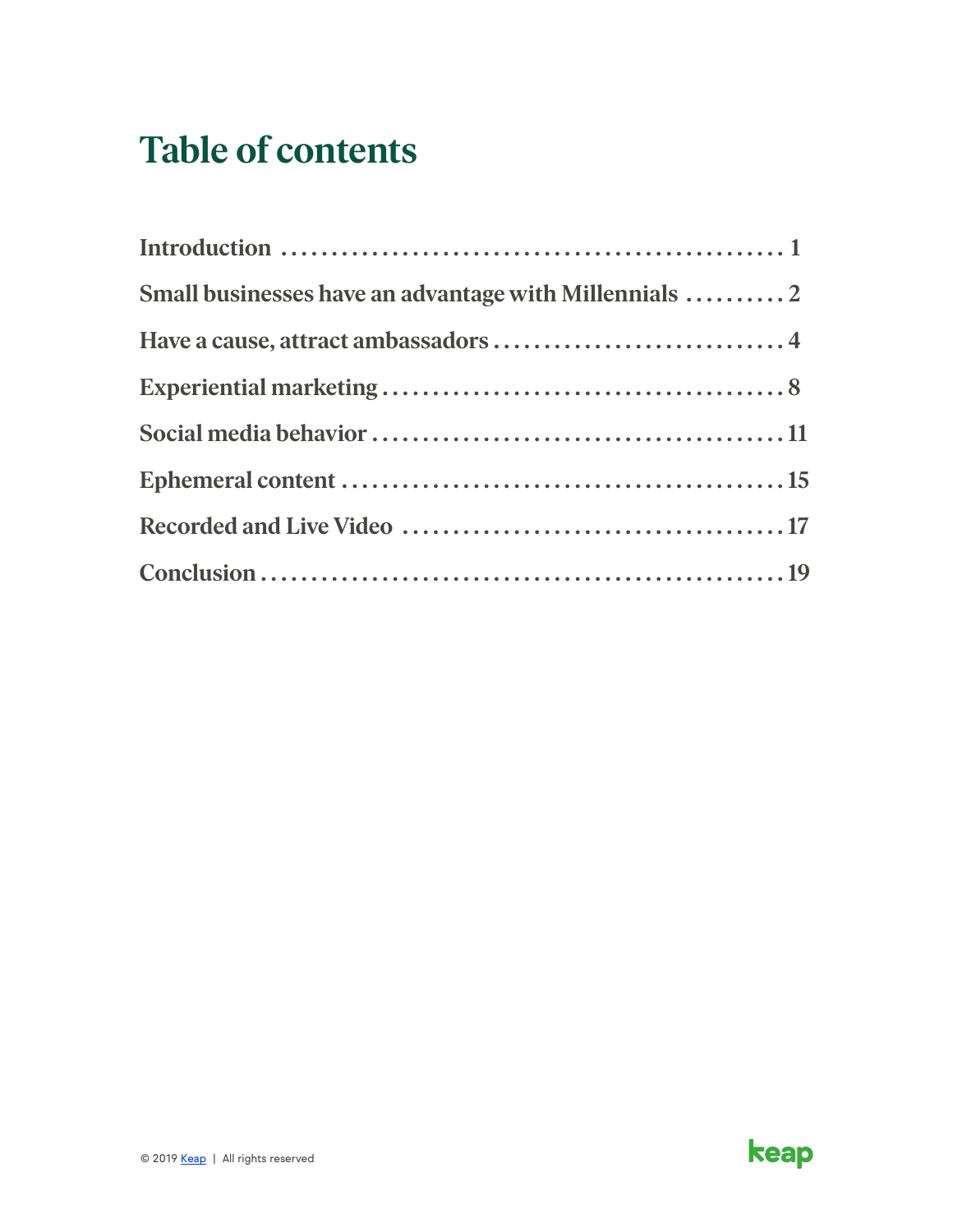## <span id="page-2-0"></span>**Introduction**

It seems everyone is trying to understand the [Millennials](https://en.wikipedia.org/wiki/Millennials), even the [Millennials themselves.](https://socalledmillennial.com/2013/11/05/why-are-the-generation-x-and-millennial-birth-years-so-muddled/)

The term "Millennial" was coined by authors William Strauss and Neil Howe, but the media is largely credited for adopting the term and further helping to define it. Prior to that, the term "Generation Y" (as in, following Generation X, with a play on "Why?"), "Generation Me," as well as some other terms were floated around. In the end, Millennial stuck.

Even the age range for Millennials is a center of debate. Generally, anyone born between 1984 and 2004 can be lumped into the Millennial category. But many argue that it's not so much the dates that are important but rather behavioral characteristics. This would mean that a Gen Xer could be called a Millennial by virtue of his affinity for SnapChat, craft coffee, and tight jeans (especially if he had a tidy handlebar mustache). Needless to say, not everyone is in agreement with that definition, either.

But it does raise an important point for marketers: "Millennial" is a very complicated concept that they need to understand in order to connect with their clients. The people in this bracket are quickly becoming the key buyers and decision makers of today. On a daily basis, [they spend more than any other age group](https://www.gobankingrates.com/saving-money/budgeting/how-much-average-american-spends-daily/).

A particular set of behaviors and interests define "Millennial" (which we'll explore in this guide). Some historical context helps, too:

- They grew up with the internet, and are used to a world where every answer is at their fingertips.
- In 2007, when the iPhone was introduced, the oldest Millennials were freshly out of college, and the youngest of them were still in diapers.
- The ones born in 1988 or later were able to have a Facebook account in high school.
- Half of Millennials have never lived in a world without Amazon (founded 1994).

Let's talk about how to reach them.

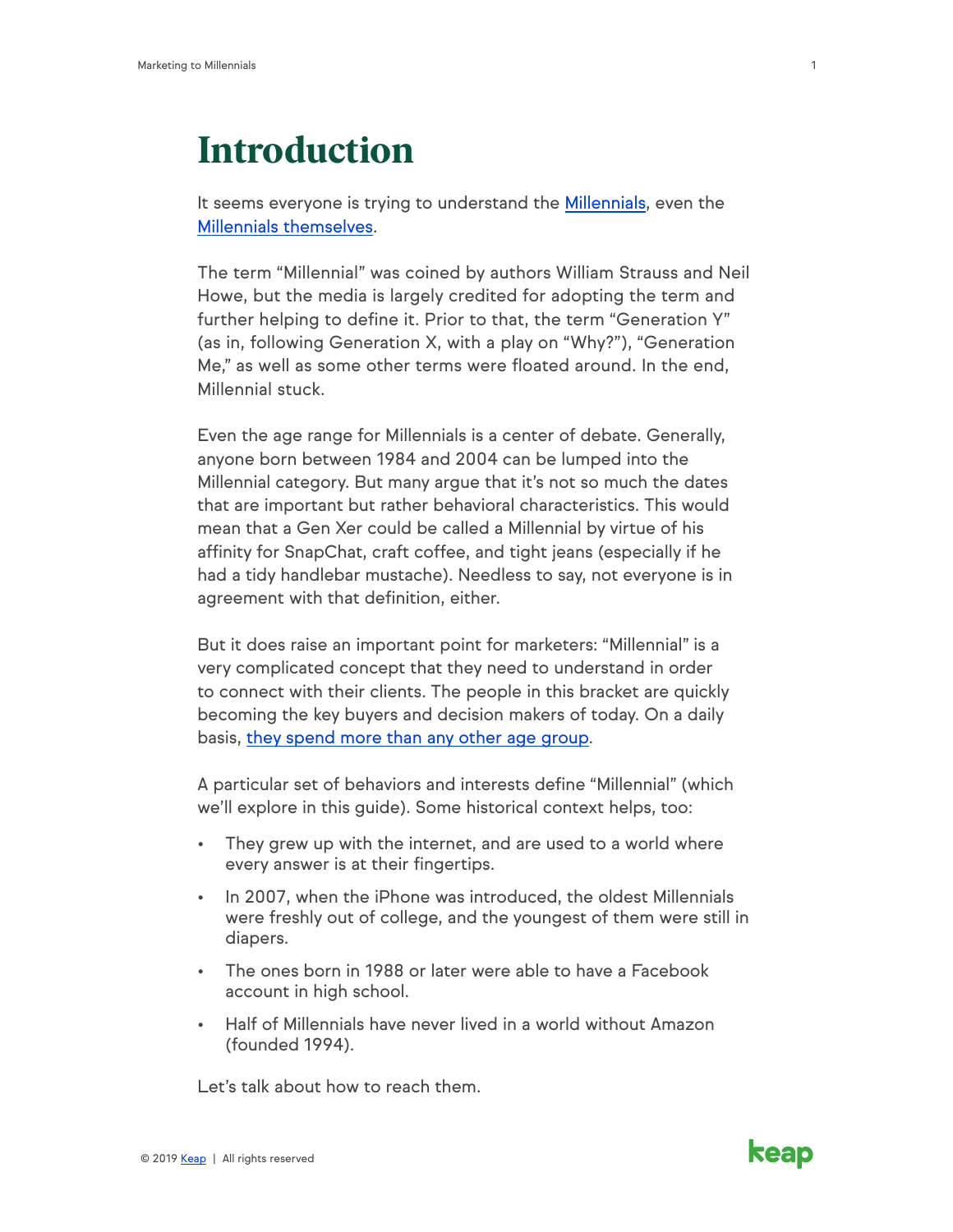# <span id="page-3-0"></span>**Small businesses have an advantage with Millennials**

The Millennial generation shares common interests and perspectives worldwide, thanks to the internet creating global communities online (not to mention the international impact of the Great Recession). For businesses using digital marketing, this emphasizes just how important it is to understand them.

But it can be a little difficult. This is a generation that grew up immersed in cutting edge digital culture but also has a strong nostalgic streak. For example, digital music continues to gain popularity, and yet, Millennials love [vinyl records and cassette tapes](https://www.forbes.com/sites/jasonevangelho/2016/03/24/forget-vinyl-lets-talk-about-the-cassette-comeback/#3d9ab2a34d71).

While outsiders see them as overly preoccupied with taking selfies, they are actually quite motivated by humanitarian causes, like protecting the environment or human rights issues.

They're drawn to products that exude human craft and care, but rather than exit mainstream culture like the hippies of the 1970s, they're quite content to balance that interest with mass-produced technologies.

And they love to champion small business.

This is where you have a very distinct advantage. And yet, only about [15 percent of small businesses actually market directly to Millennials](https://smallbiztrends.com/2015/06/small-business-marketing-to-millennials.html). Small businesses are in a great position to grab their attention. Three qualities of small business that resonate with Millennials can be summed up as "craft," "quirk," and "pluck."

- Craft: Millennials love products that have a beautiful design and are handmade or made with high quality. They especially love to discover the people behind the work—the real people working for the brand, investing creative energy and sweat equity.
- **Quirk:** Millennials are drawn especially to unique brands, and they really get into niche businesses. For them, the business' location and its investment in the surrounding community (both physically and online) matter. Nostalgic and fashion-conscious brands catch their eye.

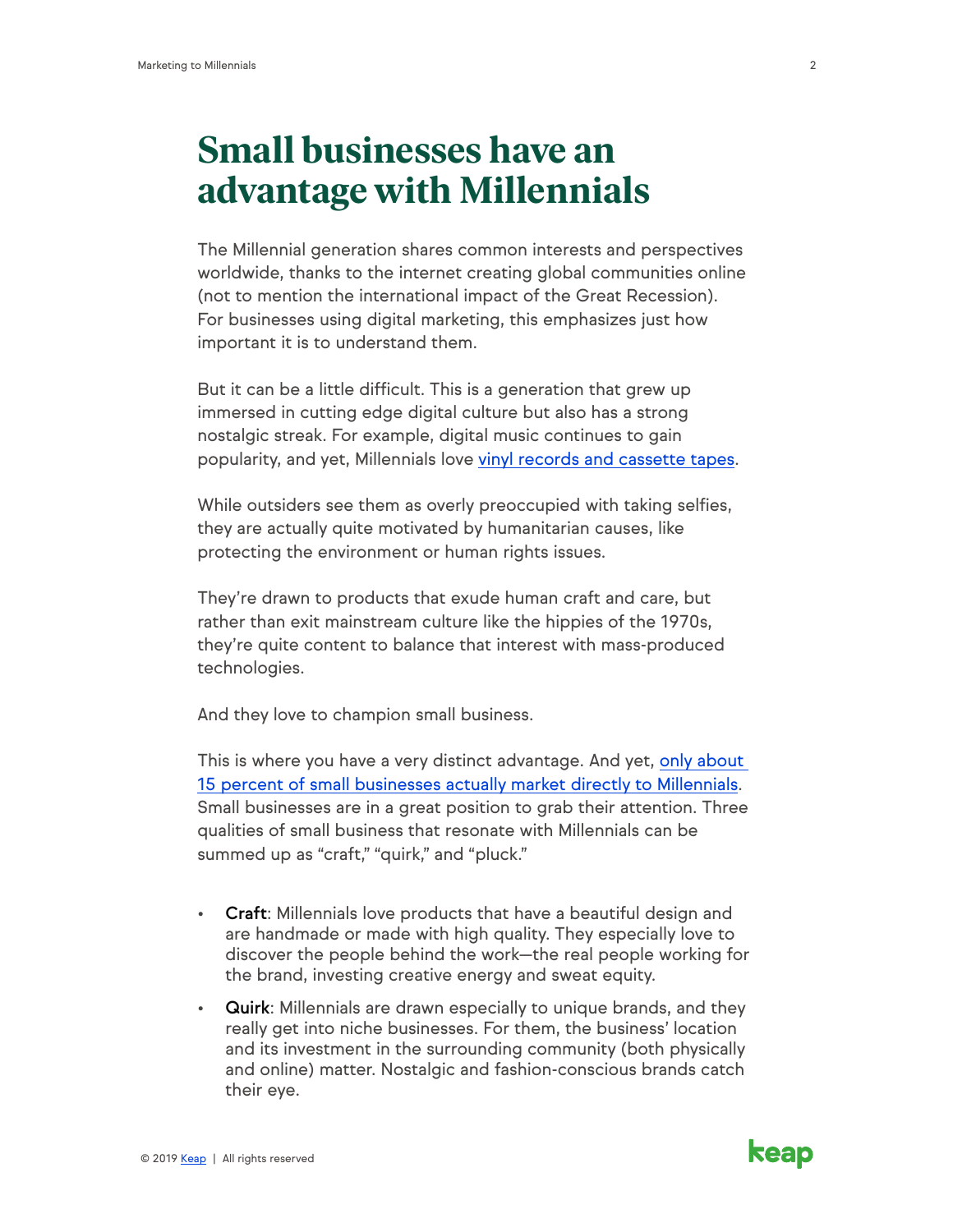• Pluck: Brands that get noticed are the ones that have a little (healthy) attitude or that have the audacity to take on the world or big business. Most importantly, a brand that stands up for humanitarian causes can be nearly as attractive to a Millennial as the product or service they sell. To them, patronizing the brand becomes a matter of joining a cause, or ["stickin' it to the man.](https://www.youtube.com/watch?v=37oJqWp4rJM)"

Brands that demonstrate these three qualities in their company culture, their products and services, and especially their marketing, tend to attract Millennials.

We had the opportunity to sit with Brandon, a co-founder of Sand [Cloud,](https://www.sandcloud.com/) a beach lifestyle brand that primarily provides stylish beach towels. His small business is growing at a rocket pace, and his prime client base are Millennials. Brandon—himself a Millennial—gave us a peek under the hood to see how his brand was able to connect with his clients, and what follows is an expansion of that conversation.

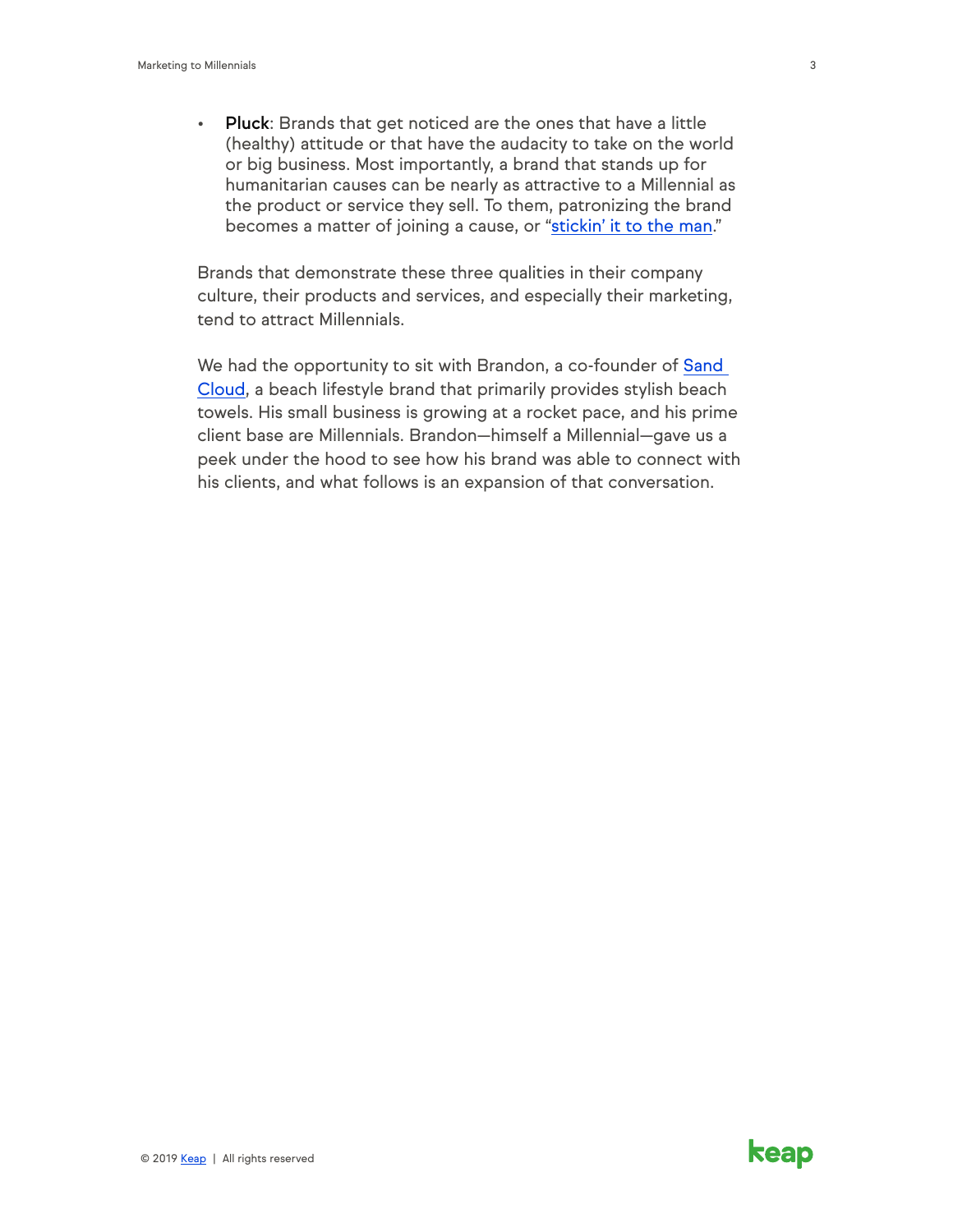## <span id="page-5-0"></span>**Have a cause, attract ambassadors**

The first thing you'll notice about Sand Cloud's website—even before you see their product—is a call to protect the ocean: "Live to give." Scroll down a few inches and you'll see an initiative to #savethefishies and a declaration that 10 percent of their proceeds are donated back to the company's marine life partners.

Brandon informed us that their cause is at the heart of their business and pervades every area of their marketing strategy. This kind of strategy is called [cause marketing](https://www.entrepreneur.com/article/197820). Millennials love to "shop to support," the idea that their purchase supports a cause, and that by supporting a brand, they can be socially responsible.

In fact, Deloitte's 2016 Millennial survey, "[Winning Over the Next](https://www2.deloitte.com/content/dam/Deloitte/global/Documents/About-Deloitte/gx-millenial-survey-2016-exec-summary.pdf)  [Generation of Leaders](https://www2.deloitte.com/content/dam/Deloitte/global/Documents/About-Deloitte/gx-millenial-survey-2016-exec-summary.pdf)," found that 87 percent of Millennials around the world believe that business should be measured in terms of more than just financial performance.

Consumers are looking for brands that demonstrate social responsibility. Brands that fail to demonstrate that they back a cause will fall behind the brands that do. And in the long run, supporting a [cause is good for small businesses for a number of reasons](https://www.coxblue.com/4-reasons-your-startup-or-small-business-needs-a-social-cause-or-mission/) beyond marketing to Millennials.

#### **Your business's cause should align with what you do**

We asked Sand Cloud's Brandon Leibel how he came up with a cause for his brand. He told us that it was an obvious fit. They were selling beach towels on the beaches of Southern California. He knew their business needed a cause, so they chose to save the oceans.

They picked a cause that was quite natural to their brand, but it doesn't always have to be so closely linked. [TOMS](https://www.toms.com/improving-lives), for example, began with founder Blake Mycoskie's vision for delivering a quality shoe while also providing shoes to children in underdeveloped countries. TOMS began by donating one pair of shoes for every pair they sold. The cause was a natural fit with their product. Over time as the business grew, they added apparel and clothing accessories even a specialty coffee package—to their product offering. At the

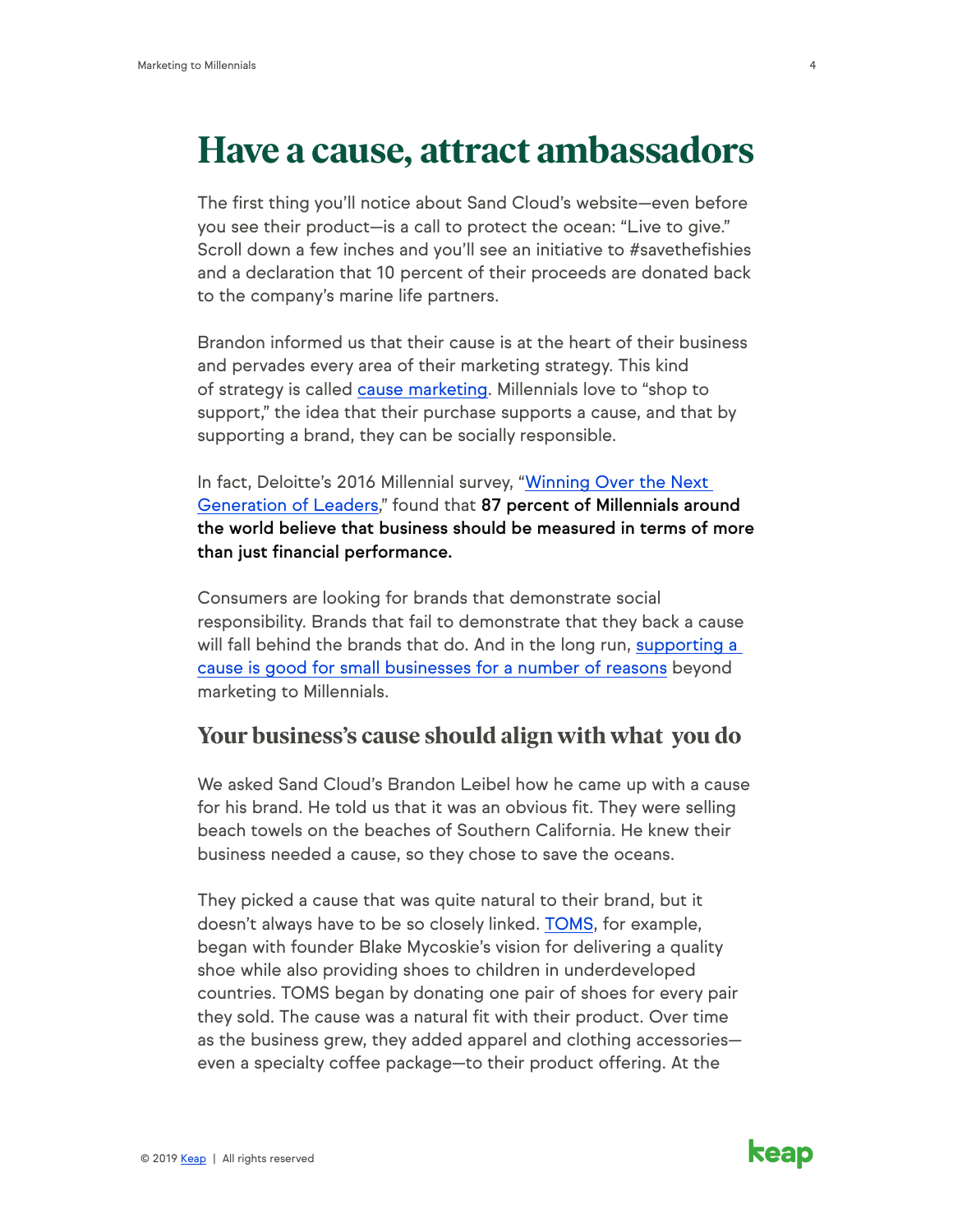same time, the mission for their philanthropic effort evolved to "Improving Lives," which includes better access to water, safer births, eye care in developing nations, and more.

While cause marketing is powerful, it isn't without controversy. Some have argued that cause marketing is exploitative because the brand profits from its efforts to give; however, advocates say that cause marketing is a great way for businesses to do philanthropic work in a sustainable way. TOMS was able to take the criticism it received for its efforts and use it constructively to evolve their efforts toward their cause, growing their business while widening their philanthropic impact.

The TOMS cause is no longer limited to shoes, but that doesn't matter to their customers. What matters is that every purchase supports a brand that's willing to share some of its profit to make the world a better place. And most convincing of all, the brand shows passion and commitment to the cause.

What's most important is that you show passion and commitment to the cause.

#### **Your cause should align with your ideal client's passions**

Brandon told us that the Millennial demographic is most interested in the "why" of a brand. Why are they doing what they're doing? How do they impact the world?

Simon Sinek calls this the "Golden Circle," in which he describes what sets brands like Apple apart from others, or why the Wright Brothers first achieved powered flight. Essentially there's a pattern to the success of businesses and individual, which he calls the "Golden Circle." Every organization knows "what" they do; some know "how" they do it. But very few know "why" they do it, the belief behind what they do. [He gives a masterful TED Talk on this topic.](https://www.youtube.com/watch?v=sioZd3AxmnE)

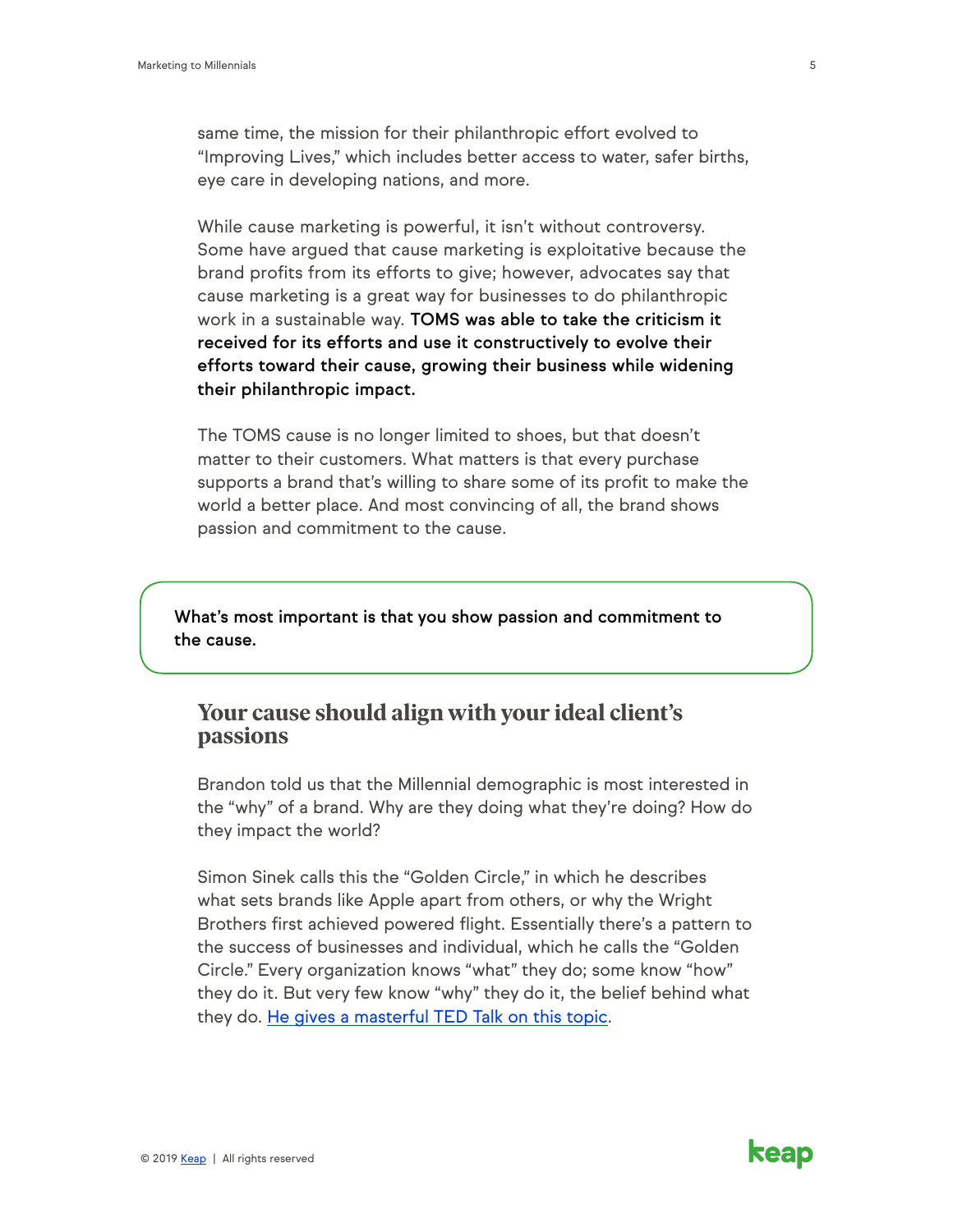Millennial consumers want to know "why" you're doing what you're doing because they tend to support brands whose values align with their own. A cause helps these consumers have an impact on the world via the brands they support.

If your business is looking for a great cause to get behind, consider your clients' values. [Customer avatars](https://learn.infusionsoft.com/customer-service/customer-experience/how-to-create-your-customer-avatar) are great tools to help you think through what kinds of causes your clients would get behind. The more your ideal client can resonate with your cause, the more powerful it will be for your brand.

#### **Ambassador marketing**

One of the most powerful ways that cause marketing can work for you is by creating a rallypoint for your biggest fans. With a cause behind your brand, they'll have an altruistic reason to advocate for your brand or to become an ambassador for your cause on their social media networks.

Consider Sand Cloud's ambassador program. "Ambassadors create a community around your brand," says Brandon. Sand Cloud engages with ambassadors in a number of ways, which in turn provides tons of opportunities for their ambassadors to announce their participation with the brand as they advocate for saving the world's oceans. The result is to extend Sand Cloud's social reach far beyond what they could do on their own. Ambassadors have a distinct role to play at Sand Cloud:

- They have to apply to be ambassadors, which gives them a sense of responsibility and privilege
- They get discounts on products
- They are featured on Sand Cloud's social channels
- Sand Cloud hosts beach cleanups as part of their cause, and ambassadors get a specific invitation to participate (although anyone can participate)

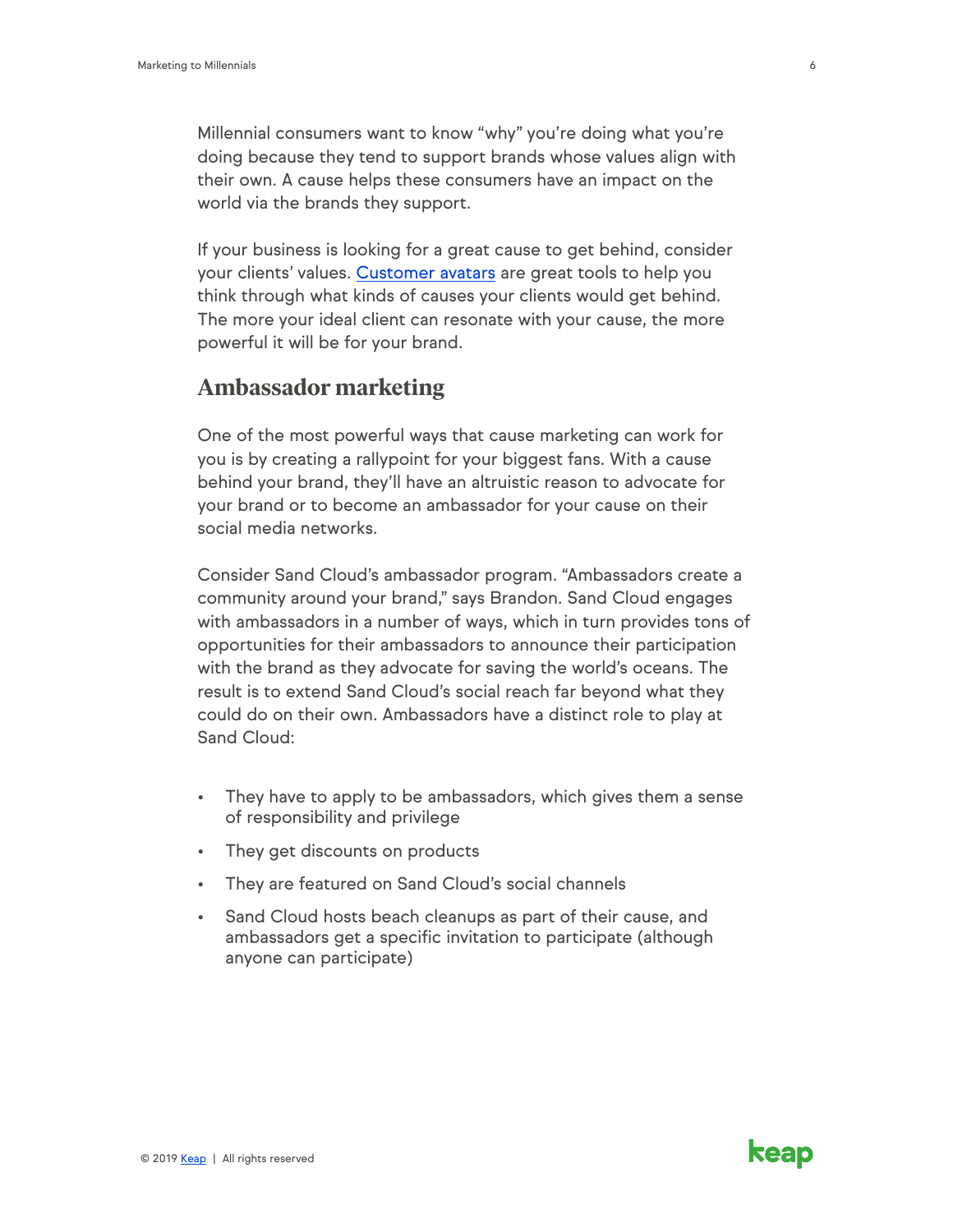The fact that there's a cause behind the ambassador program increases the excitement around the brand. The ambassadors love that there's a powerful social dimension to the brand they can boast about.

Ultimately, your cause can be the central point for how you interact with your Millennial audience. The fans of your brand may love to spread the word about you, but there's only so much they can say about your brand alone. When you support a meaningful effort outside of your own brand, you provide a way to make your fans feel good about their association with you. You give them a richer reason for preaching the good news of your brand.

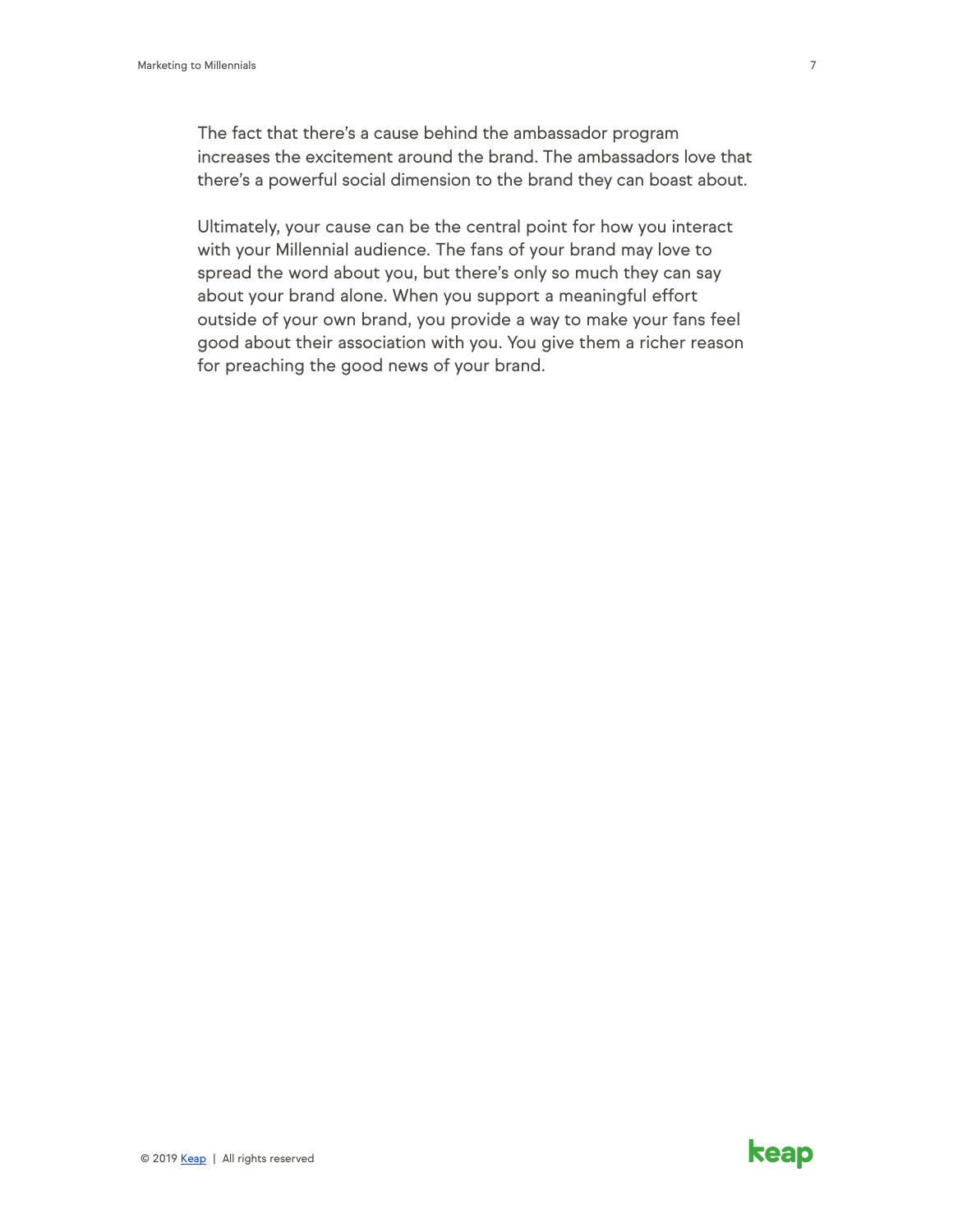## <span id="page-9-0"></span>**Experiential marketing**

There's a funny acronym that might very well be the perfect nutshell descriptor for the Millennial demographic: FOMO. Fear Of Missing Out.

We can all identify—no matter what generation we fall into—with the disappointment that comes from missing out on an exciting event that our peers experienced. But the social media generation has a dilemma of its own: Their entire peer network is constantly online posting about the latest experience, and the constant social buzz creates a paranoia that exciting events could pass them by. FOMO.

Eventbrite produced a [report](https://eventbrite-s3.s3.amazonaws.com/marketing/Millennials_Research/Gen_PR_Final.pdf) on the subject of Millennials, experiences, and the fear of missing out. They found that a strong majority of Millennials (69 percent) experience FOMO; moreover:

*"More than 8 in 10 Millennials (82%) attended or participated in a variety of live experiences in the past year, ranging from parties, concerts, festivals, performing arts and races and themed sports—and more so than other older generations (70%). But Millennials can't get enough. 72% say they would like to increase their spending on experiences rather than physical things in the next year, pointing to a move away from materialism and a growing demand for real-life experiences."*

Experiential marketing, aka engagement marketing, has been defined a number of ways, but [Agency 451 describes it best:](https://agency451.com/what-we-do) Experiential marketing is about "creating unique, face-to-face branded experiences." Everyone loves fun experiences, but this aspect of marketing capitalizes on the Millennial appetite for them and provides opportunities to immerse people in memorable, entertaining, even rewarding ones around the brand.

Some [big brands take this to a high level,](https://econsultancy.com/blog/65230-10-very-cool-examples-of-experiential-marketing/) even to the verge of guerilla marketing or jumbo-sized PR stunts, like Adidas having a public slam dunk contest with NBA superstar Derrick Rose or the Disney Channel creating a pop-up teddy bear clinic for kids to promote their show "Doc McStuffins." The essence of the concept is to create a specific moment of experience that is exciting enough that the ones participating will feel compelled to share it online.

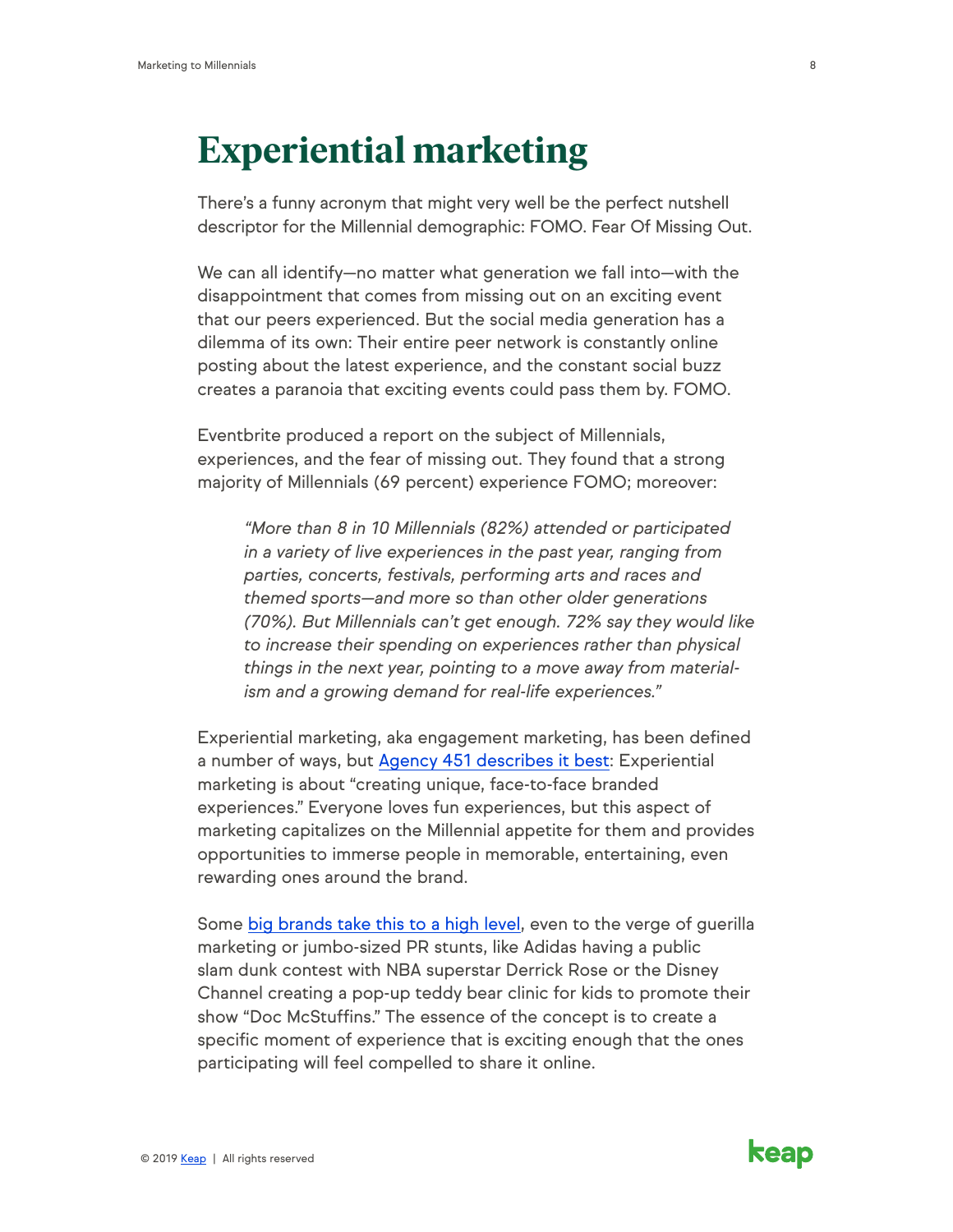To be clear, experiential marketing includes participatory interaction online as well as offline. Let's turn to Sand Cloud for some examples. Their business relies on Instagram and SnapChat to amplify the experiences they create (which we'll discuss in the next chapter), but these experiences are the core of the interactions. Following are two experiences they create for their audience, one offline and one online:

Offline: Sand Cloud's cause—preserving the ocean—is at the core of the experience. Sand Cloud organizes beach cleanups, where participants volunteer to collect trash. The experience is fully branded with product giveaways to add to the fun and energy. This is an opportunity for the Sand Cloud community to join in an event. The shared experience, the giveaways, and the beach setting provide tons of photo and video opportunities, lighting up social media with their brand, building a titillating feeling of FOMO on the wider social network, and causing them to look into how they can get onboard with the next event.

Online: Sand Cloud invites their customers to participate directly in the development of their products by polling them on new designs before they launch. This creates a simple online experience that produces feelings of personal ownership and investment in the brand. Of course this kind of experience, too, encourages a little bragging on social media, which, in turn, creates a fear of missing out in the participants' wider networks. The FOMO can inspire people to sign up to follow the brand so they, too, can vote in the next round.

#### **The power of taking offline experiences online (and vice versa)**

If the Millennial generation has taught us anything about life in the internet age, it's that humans are capable of experiencing life online and offline simultaneously. To keep up, brands need to find a way to [seamlessly bridge the gap between online and offline.](https://theblog.adobe.com/bridging-gap-online-offline-customer-experiences/) In the world of marketing lingo, this is affectionately known as "Online To Offline" (O2O). It's the act of finding clients online and bringing them to physical buying experiences.

It can be flipped the other way, too, to mean taking offline, physical experiences and turning them into online moments worth sharing.

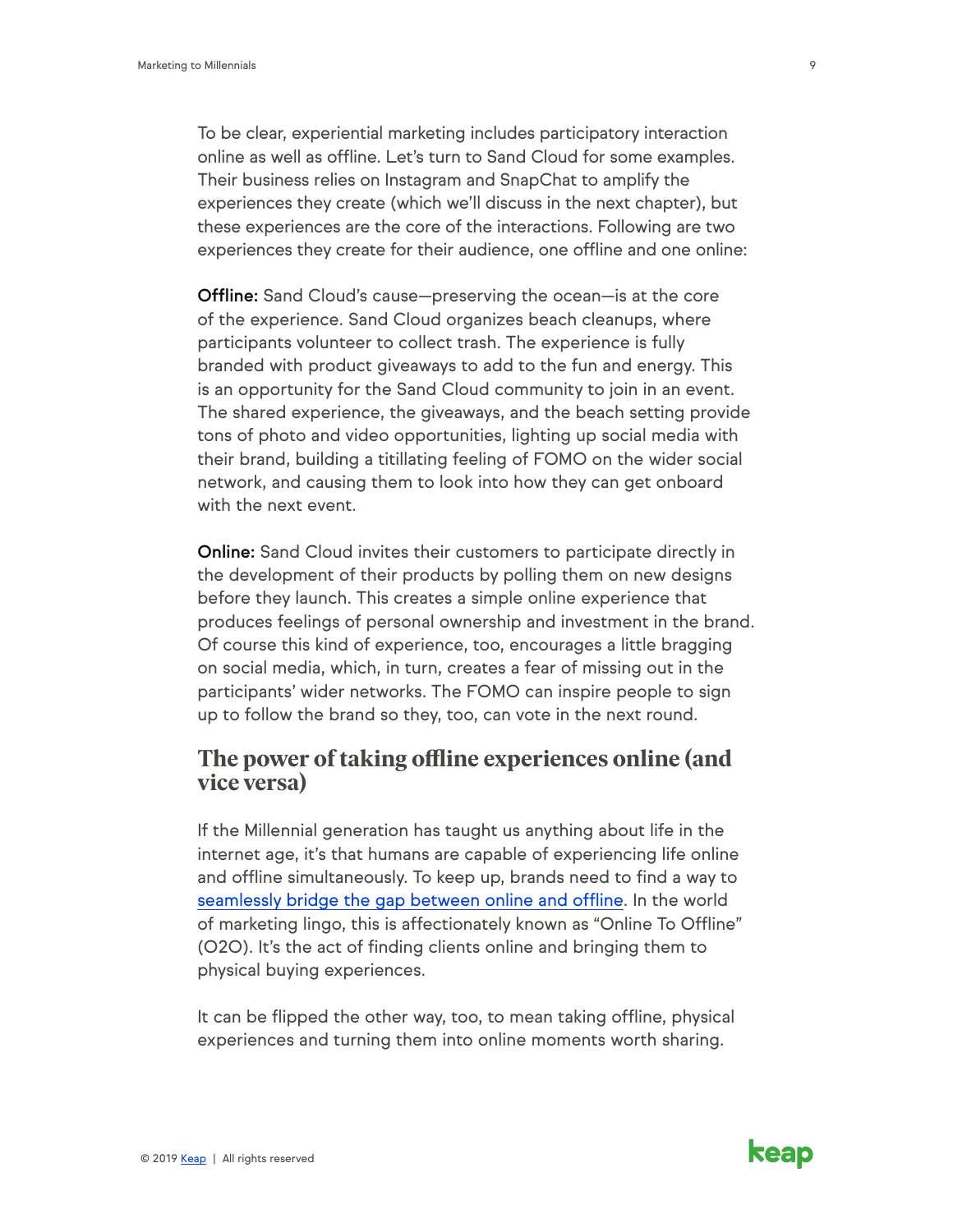Think about it: You have a mobile phone on your person all the time; you wear a Fitbit, or an Apple watch. Your car instantly connects to your devices. Millennials have no problem taking the physical world into the digital. In fact rather than being wowed by tech innovation like older generations, they just expect it.

Small businesses aren't somehow at a disadvantage when it comes to merging online and offline experiences. It's not about having a big budget or a super high-tech product integration. In fact, as a small business, you're in a position to make your O2O experience more authentic and personalized.

#### Some things to keep in mind:

Remember to plan out cohesive campaigns and brand experiences that have defined offline and online components

Keep your offline audience interacting with you online. Use [branded](https://sproutsocial.com/insights/create-a-hashtag/)  [hashtags](https://sproutsocial.com/insights/create-a-hashtag/) to encourage social sharing of the offline experience. Use [QR codes](https://blog.kissmetrics.com/genius-qr-codes/) to take offline print directly to a digitally enhanced online experience. (Sidenote on QR codes: These little square tags were invented in Japan, and have been much more popular abroad than in the U.S. Until recently, QR reader apps have been a bit clunky, which hurt their popularity. But [SnapChat began using them, and suddenly,](https://techcrunch.com/2015/05/04/snapcode/)  [they're cool again](https://techcrunch.com/2015/05/04/snapcode/).)

Use online interactions to drive to offline events or storefronts. This can be as simple as a coupon valid for a specific location or event, or a social whisper campaign that builds buzz and capitalizes on FOMO.

Think like Sand Cloud: they promoted their offline beach cleanup online via social chat with their network, email invites to ambassadors, and alerts about the opportunity to participate as well as get free stuff. While at the event, participants were encouraged to share their experience with their social network in the form of photos and videos as well as the use of hashtags.

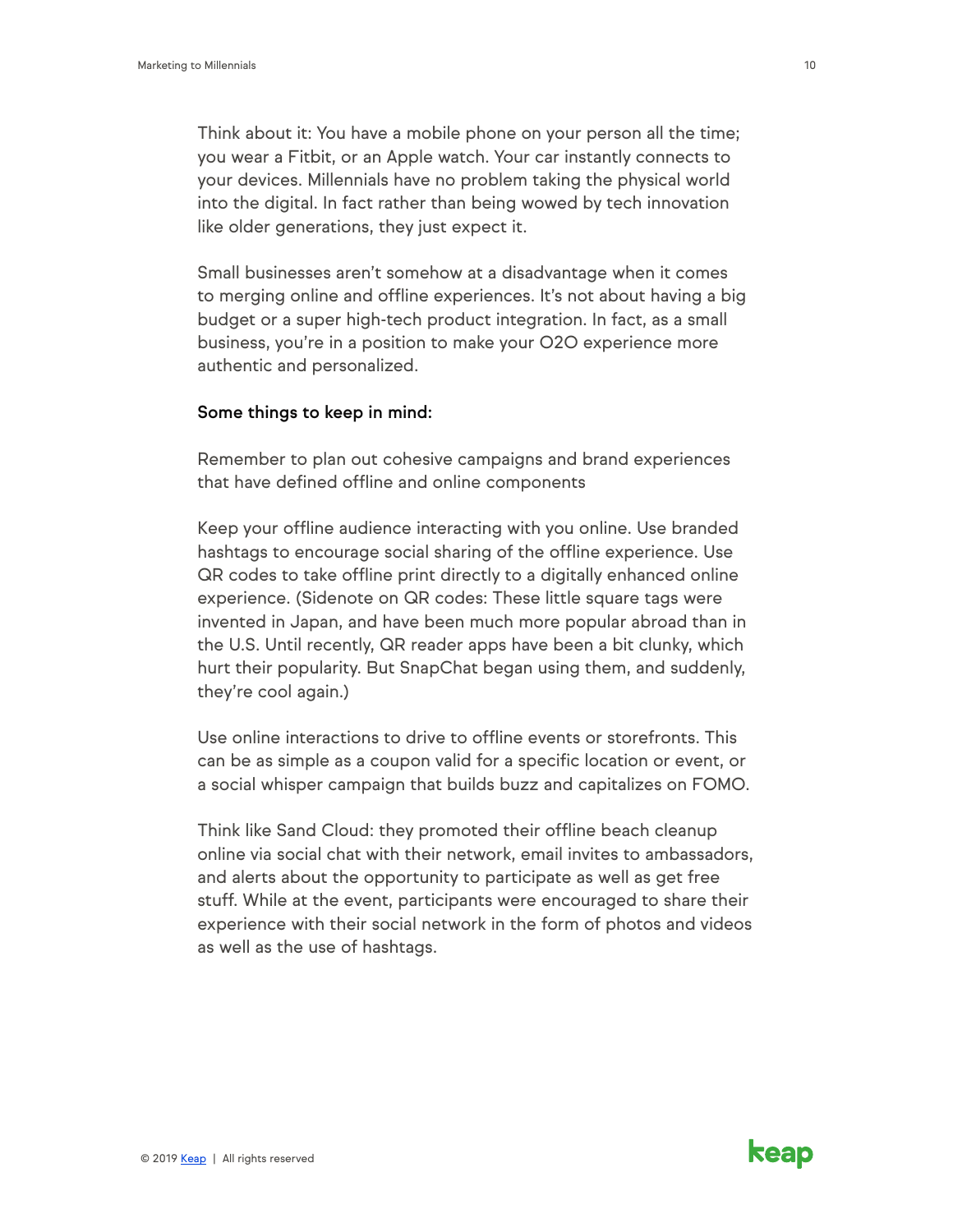## <span id="page-12-0"></span>**Social media behavior**

While social media has changed the world, the Millennials are the early adopters who vetted new platforms as they emerged. Social media has defined Millennials as much as they've influenced the evolution of social media.

"Of course, social media isn't solely for Millennials. Gen Z, the post-Millennial generation, has already started to use social media in their own unique way. Gen-Xers and Baby Boomers have adopted social in their own ways, too.

In fact, of all the spaces where the term "Millennial" tends to refer more to a particular set of behaviors rather than simply an age bracket, it's social media.

### **Your choice of social channels matters**

As we've been discussing, Millennial social use is a reflection of the fear of missing out and experience-sharing lifestyle.

When Millennials interact with brands, they look for the experience. The experience can be related to the craft aspect of the brand (the human interactions or the beauty of the product), or it can relate to the quirk aspect (the nostalgia or local community connection), or even the pluck of the brand (the audacity to take on the world or champion a cause).

Fact: [One-third \(33 percent\) of Millennials](https://www.marketingsherpa.com/article/chart/channels-preferred-by-age-groups) identify social media as one of their preferred channels for communicating with businesses. Less than 5 percent of those 55 and older agree.

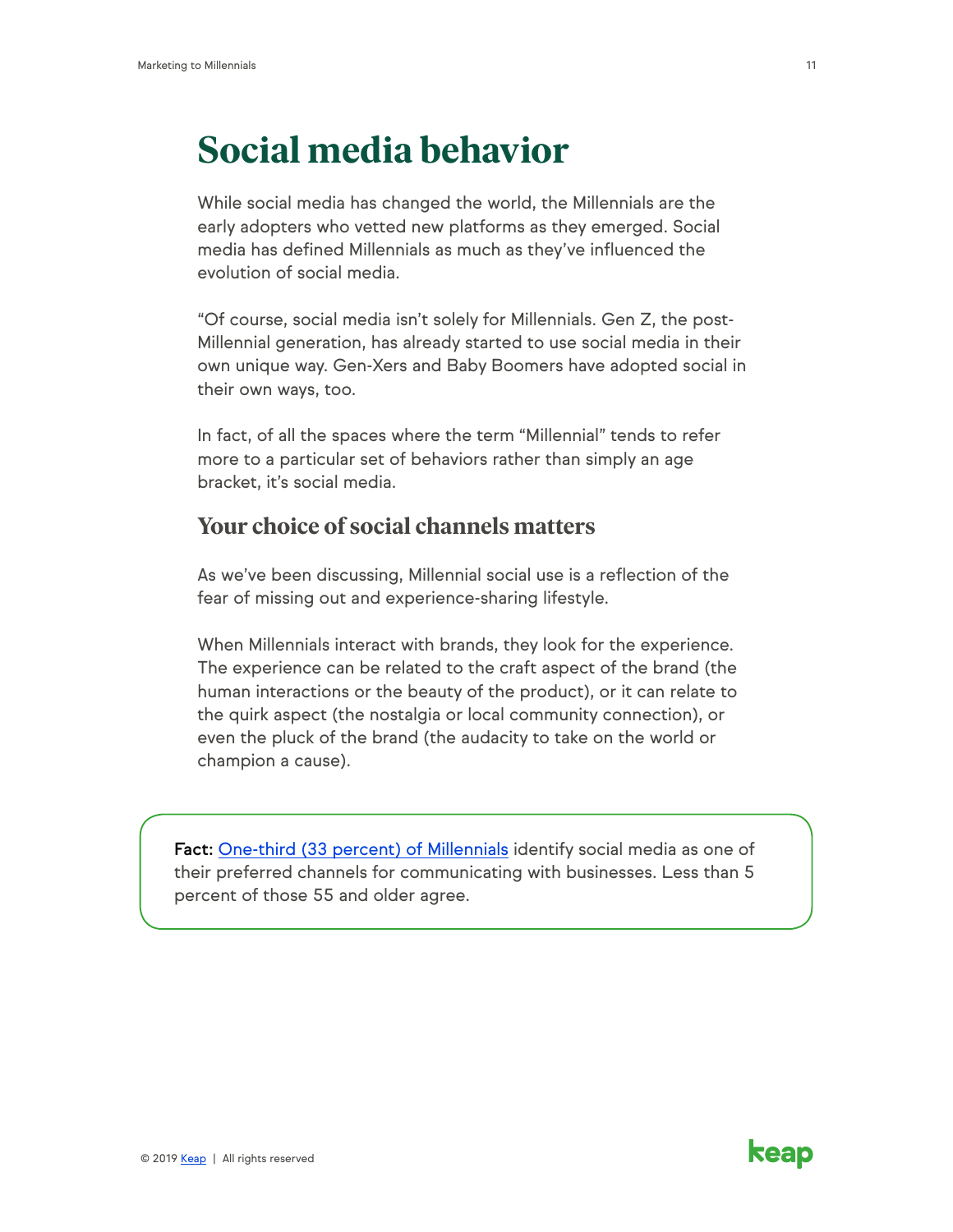It's important to keep in mind where Millennials hang out and how they use social. We think of Millennials as simply flocking to the latest and greatest social media platform. After all, they are the ones who popularized the phrase, "I was doing X before it was cool." And it's true that in some cases, as Gen Xers and older Millennials caught on to popular platforms, like Facebook, some Millennials moved on because "My parents are on here." Heck, they've already begun to complain about SnapChat for the same reason.

But that's not the whole story. Yes, Millennials tend to follow trends, but that doesn't mean that they've all abandoned older social media platforms. [As SocialMediaToday points out](https://www.socialmediatoday.com/social-networks/millennials-and-social-media-its-more-complicated-you-think), it's more complicated than you'd think.

Right now, SnapChat is the boisterous newbie in the social media space, but Instagram, which has been around for years, remains popular among Millennials. In fact, it has [continued to compete](https://www.socialmediatoday.com/social-networks/7-important-reasons-why-instagram-stories-superior-snapchat) strongly with SnapChat for Millennials' attention with the addition of their own version of stories and live broadcasting.

Sure, we generally think of them as young and free, but the truth is, a large percentage of Millennials are in their thirties. As Millennials age, they'll more readily settle on social platforms that they've been using and less likely to move on. Look, [41 percent of Millennials are still on](https://www.forbes.com/sites/laurenfriedman/2016/12/29/4-millennial-social-media-trends-to-watch-in-2017/#5b9b9256e695)  [Facebook.](https://www.forbes.com/sites/laurenfriedman/2016/12/29/4-millennial-social-media-trends-to-watch-in-2017/#5b9b9256e695) So yes, you can count on Millennials being very interested in the next social fad, but you can also count on reaching Millennials in platforms that have been around for awhile, too.

All this should come as good news for you. It means you can pair where your brand naturally hangs out with your interest in connecting with Millennials.

When developing your social media strategy for reaching Millennials, keep in mind the purpose of the platform and the way it's used. This may sound obvious, but your interactions should follow community standards, especially as Millennials are using it. For example, the Instagram community responds to photos that are well rendered and original. Many brands bumble their way through Instagram by making the mistake of sharing stock content or resharing the same images over and over again. You can't build an engaged audience that way.

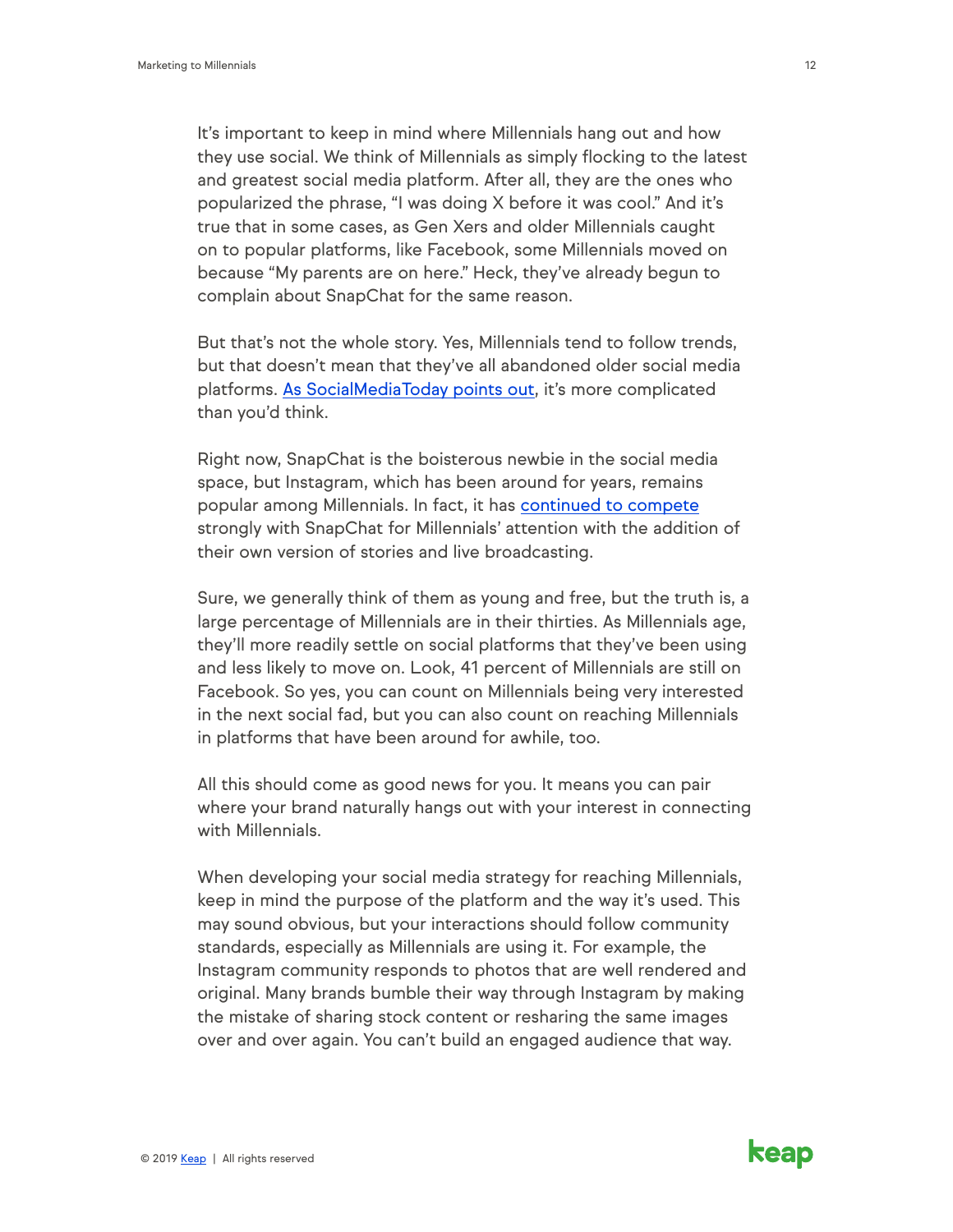For every social platform, you must first understand how the platform works, then consider how you could use it. Brands that churn out new, interesting, meaningful content on a regular basis are the ones killing it.

#### **Relate to people**

Brandon at Sand Cloud agrees that the key to social media—and in fact all aspects of marketing to Millennials—is authenticity. OK, so "authenticity" has definitely achieved buzzword status, but the essence of the concept remains important: Your brand must have a genuine, approachable personality that shines through all your interactions. See, Millennials have what has popularly been called a "B.S. meter" when it comes to digital marketing tactics. [Chris](https://www.linkedin.com/pulse/how-we-should-marketing-millennials-chris-woodard/)  [Woodard, a Millennial, describes it best](https://www.linkedin.com/pulse/how-we-should-marketing-millennials-chris-woodard/):

"We've been bombarded our whole lives by the same standards of advertising and can smell a sales pitch from a mile away. We're being sold something every step of the way: before we can watch a YouTube video, before we can watch a TV episode on Hulu (I'm still too stubborn to pay the extra couple bucks a month on Hulu for no commercials), before we can even finish scrolling our Facebook news feed."

The Millennial "B.S. meter" can identify a sales effort a mile away, and if it's not welcome, they tune it out. They don't respond to digital marketing like that. Instead, they prefer to relate to brands and buy when they're ready. This means that brands must remember that they are interacting with a social network rather than a whole lot of prospects.

To do it right, every interaction should feel natural to your audience. Brandon defined the authenticity of the Sand Cloud brand in this way: "We don't try to be cool; we just try to relate to people." This is what social is all about. You can be cool, just don't spend your efforts trying to be cool. That's inauthentic. Instead, spend your efforts relating to your audience. Your followers will totally think that's cool... and authentic.

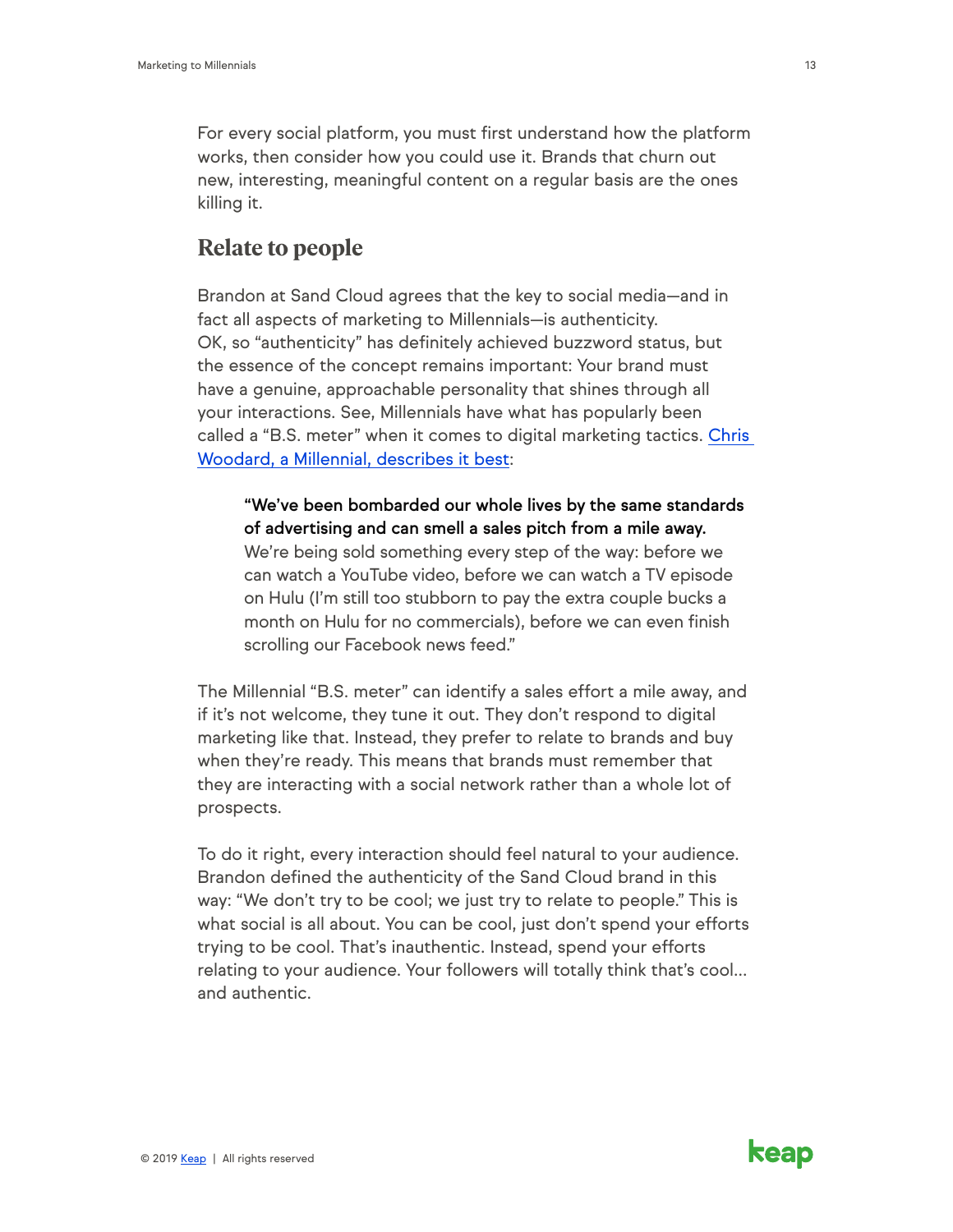## **Some practical tips on relating to your audience:**

- Identify why your clients would want to relate to you.
- Your cause is a powerful connection that enables you to have a multidimensional conversation with your audience.
- Remember that they're interested in the human element of your small business. Video with the real people behind the scenes will make your business come alive to your audience.
- Creating and sharing your own original content feels way more authentic than barraging your audience with recycled memes and quotable quotes. (Yes, people do respond to these, but in moderation. Sprinkle them into your mix rather than making them your mainstay.)
- Great example from Sand Cloud: they know that their followers care about saving beaches, so they may walk along the beach, see a piece of trash, and take a quick snap of them picking it up and saying something like, "Change happens one moment at a time."

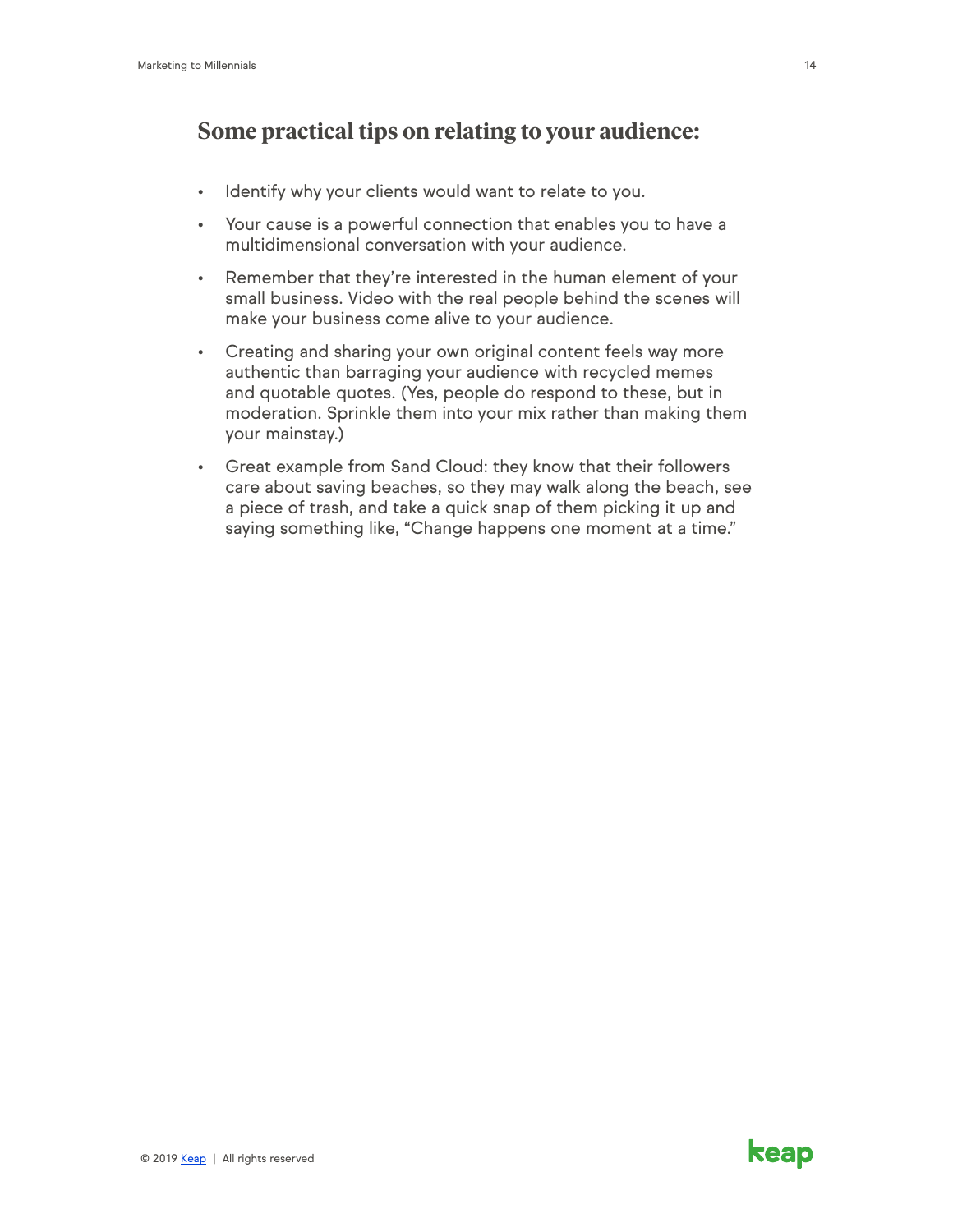## <span id="page-16-0"></span>**Ephemeral content**

Ephemeral content simply means content that exists for a period of time and then disappears. Millennials have latched onto ephemeral content, and it's quickly become a powerful way for marketers to connect with Millennial audiences.

Think for a second about how Generation X and prior interacted with photos: it was an analog process—you had to shoot the whole roll of film (generally 24 shots/roll) and have it developed before you could ever see what you'd captured. Images were about past experiences.

Along comes digital and now you can take a nearly unlimited number of shots, and you can share them with as many people as you'd like in real time. Image sharing on social is about what's happening now. From a behavior standpoint, ephemeral photos reflect the way we normally share on social media. But disappearing media add some advantages that Millennials want.

Privacy is one. If a photo is a little embarrassing, it won't resurface in an uncomfortable setting. A potential employer won't find it when they search your name during the hiring process. This means people are freer to create ephemeral content, they can be more spontaneous and less inhibited with consequences.

Second, it adds urgency. Be there, or you'll miss it. Check it out before it's gone. It's what keeps Millennials glued to their phones.

## **Ephemeral content for brand transparency**

Disappearing content emphasizes the moment, making it feel more natural and off the cuff. Millennials see this kind of content as offering transparency in their experience.

Transparency refers to having a sincere, visible, and accessible online presence for the person's social following to engage with. People trust their peers to deliver the most honest information because, in a relational context, they are "transparent." That is, they don't hide true feelings or knowledge from one another.

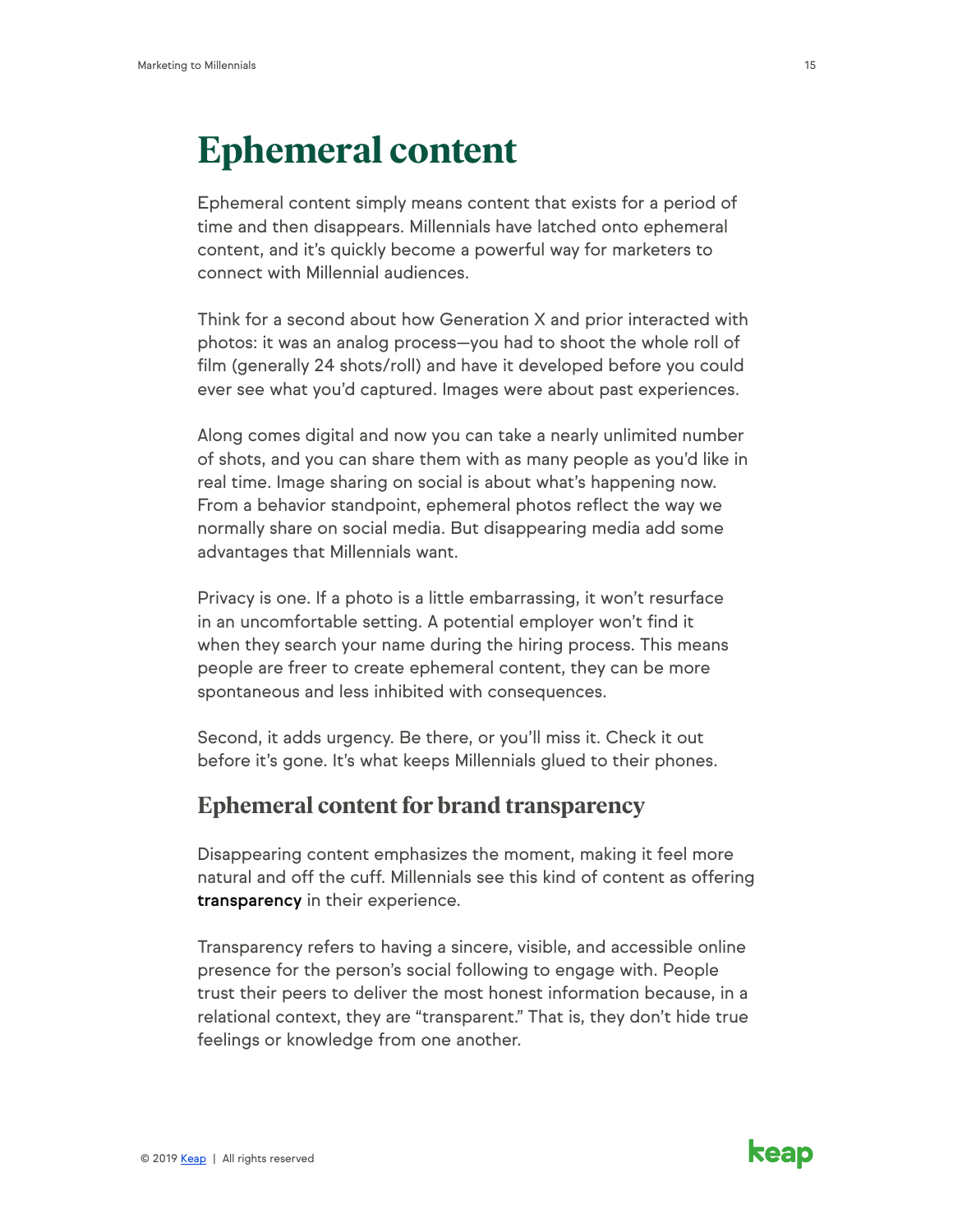Consider: in 2013, [Nielsen ran a poll asking what forms of advertising](https://www.nielsen.com/us/en/insights/news/2013/under-the-influence-consumer-trust-in-advertising.html)  [people trusted](https://www.nielsen.com/us/en/insights/news/2013/under-the-influence-consumer-trust-in-advertising.html). The majority (84 percent) said they trusted a recommendation from a friend. As a brand, you can create the perception that you are a member of a network of friends, transparent, and trustworthy. Ephemeral content is a powerful tool to create that impression.

- Platforms like Snapchat, Instagram, Periscope (Twitter), [and more](https://www.pastemagazine.com/articles/2016/08/lets-get-ephemeral-10-apps-where-content-doesnt-la.html) provide ephemeral content
- Authentic interactions work best with ephemeral content—short engaging bursts do very well
- You can [create customized geotags](https://www.socialmediaexaminer.com/how-to-create-a-snapchat-geofilter-for-your-event/) (special filters that appear to people in a specific geographic area) to enhance your events or local promotions
- Ephemeral content works really well for creating the feeling that your followers are insiders, getting sneak peeks at new products, special deals, and exclusive events

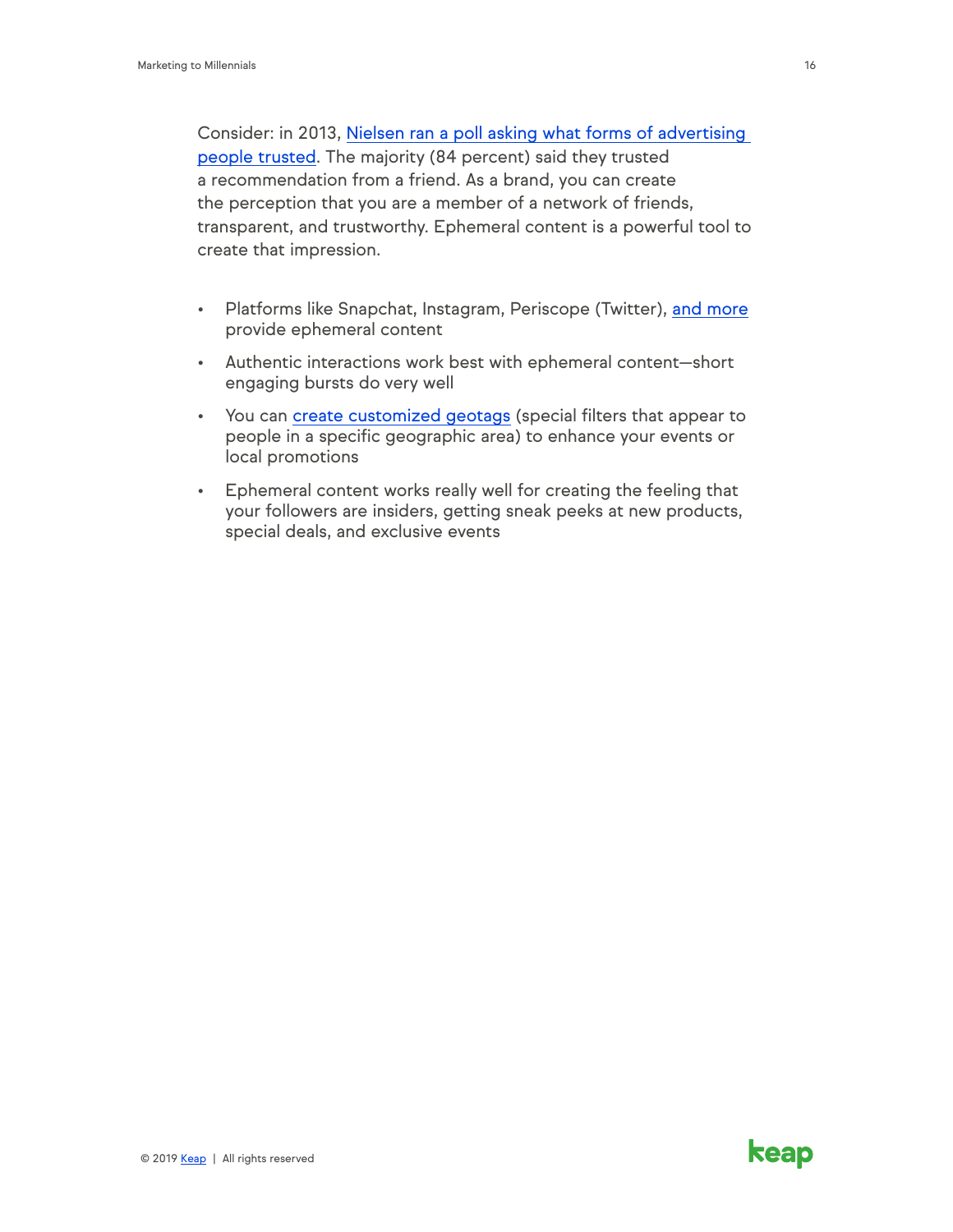## <span id="page-18-0"></span>**Recorded and Live Video**

Internet video encompasses a wide variety of applications, from live streaming videos on social to webinars and other recorded videos. It can be embedded in an email, shared on social, or found in search. It can be created by a 7-year-old on a smartphone, a Fortune 500 company with a big budget, and anyone in between. In fact, Millennials are used to discovering video that competes for their attention against a wide variety of content in a number of contexts.

As a result, Millennials tend to lean toward video that is easily and quickly consumed. The best video:

- Gets right to the point.
- Entertains. Whether it's funny, or visually beautiful, or emotionally moving, it should capture the imagination.
- Targets the right audience. (Millennials get annoyed with irrelevant content.)
- Must be compatible with mobile devices. Eighty-five percent of Millennials have a smartphone, and they consume most digital content through that device. Some ways to create mobile-ready video:
	- Caption the spoken parts so the video can be watched without sound.
	- Keep it short. (Imagine they're watching this in between meetings or in a subway station: distractions abound, and they'll scroll past lengthy content.)

### **Live video**

In a way, live video streaming was always inevitable, given the Millennial interest in authentic social media interactions. With live video, users can stream an event and interact with the audience as they post comments and other kinds of responses. This type of video provides immediacy, spontaneity, and instant feedback.

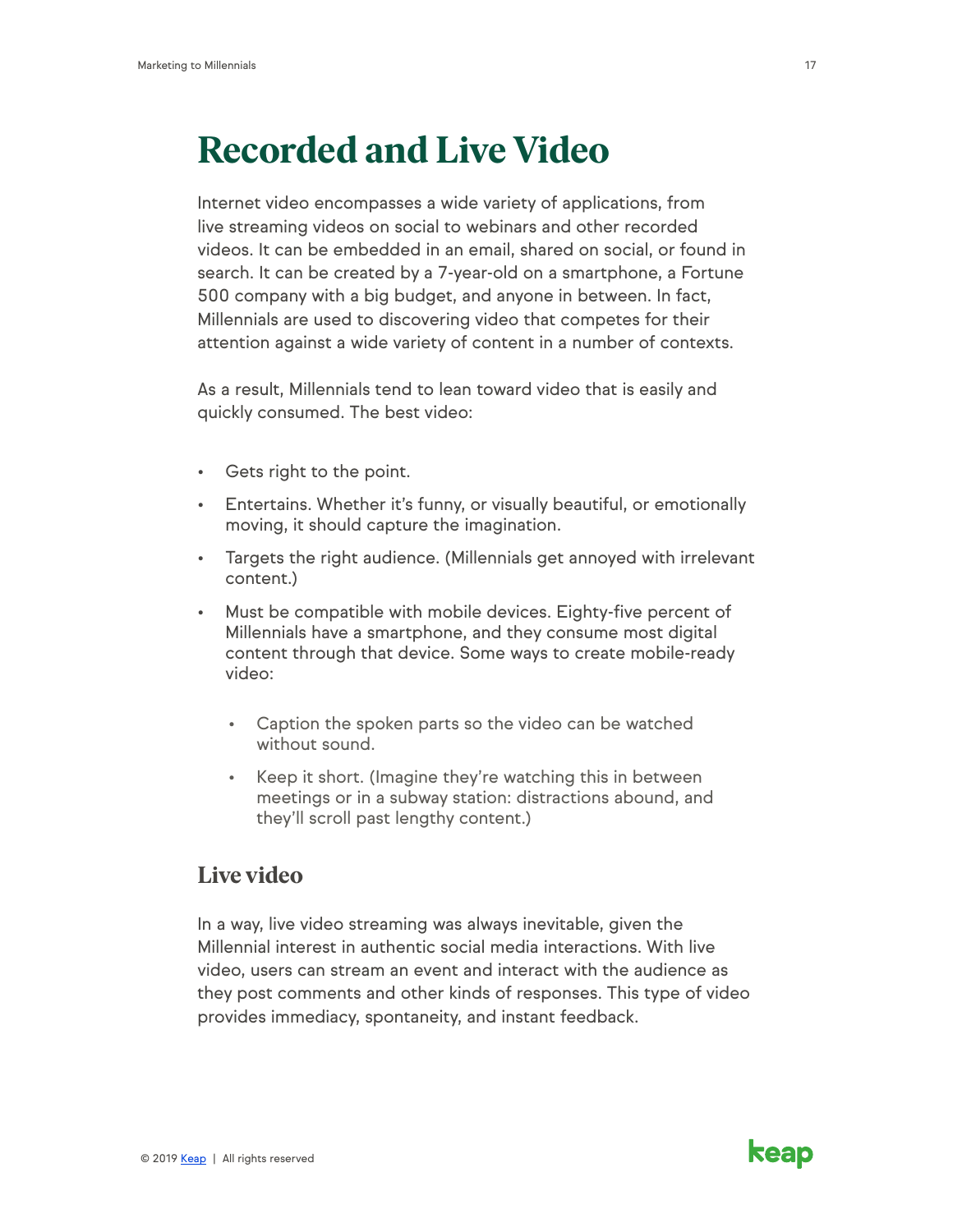The big, familiar platforms offer live video streaming: Facebook, Instagram, SnapChat, and Periscope for Twitter. But they're not the only ones that offer it. [You may want to explore the field to see which](https://www.practicalecommerce.com/12-Apps-for-Live-streaming-Video)  [platform would work best for going live with your audience.](https://www.practicalecommerce.com/12-Apps-for-Live-streaming-Video)

Instagram and SnapChat offer ephemeral video, which gives users an even stronger authentic feel, because they can behave freer on the video knowing that it won't last forever. It promotes more emotion, more edgy content, and especially a sense of exclusivity that contributes to FOMO, since your audience could miss out on the video event.

It's really about immediacy and being able to share real experiences with your network in real time. This appeals to people who are used to experiencing the world through phones—and through other people's interpretations of their experiences. Being live works exceptionally well when there's an event associated with it, though live interviews can also be fun.

#### Following are some helpful tips for successfully running a live video:

- Tell people ahead of time you'll be going live. Pump up your event and capitalize on FOMO—it doesn't even need to be an epic event. When you announce your upcoming live video, it will inevitably trigger interest among your fans.
- Be certain you have a solid Wi-Fi connection when you go live. Yes, this is a super practical tip, but it's also really easy to overlook. There's nothing worse than a broken connection.
- Stay live long enough to give people opportunity to engage with you. Facebook and Periscope live videos get archived, but Instagram and SnapChat don't, so anyone who missed it, missed it. Longer live video gives your audience an opportunity to catch what you're doing.
- Be sure to shout out to commenters in real time. This will increase the perception that you're engaged.
- Be creative! The more interesting and fun your live moments are, the more your audience will want to be available to catch you next time. Just remember, authenticity rules the day. Don't try to be cool—try to relate.